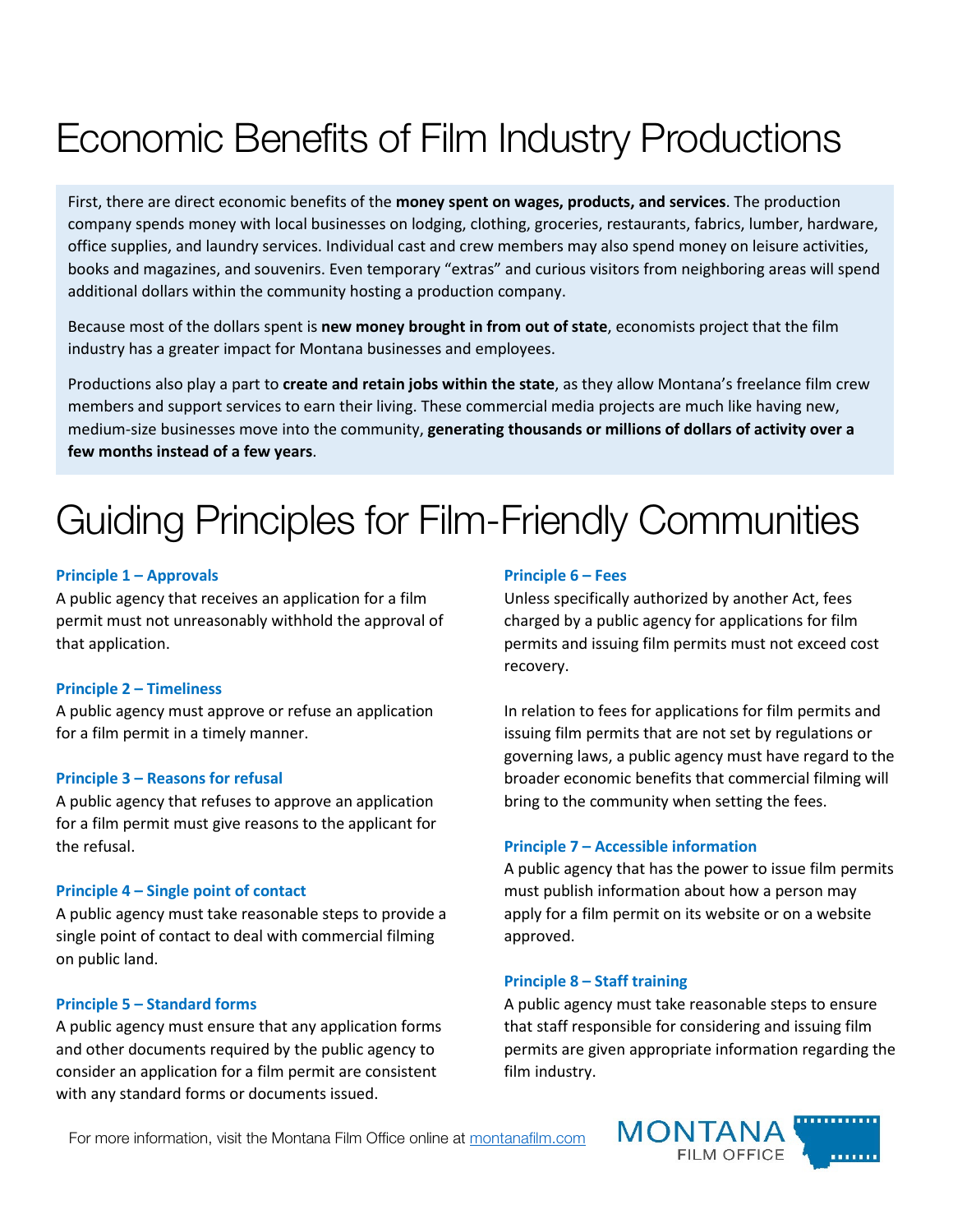# How to List a Business (Support Service)

The Montana Film Office provides a searchable online directory that includes Support Services. Visit [montanafilm.com,](https://www.montanafilm.com/) click on the tab **CREWS & SERVICES** (this will redirect you to mt.reel-scout.com).

| <b>IS</b> Directory Listing - Reel-Scout<br>$+$<br>$\times$                                                                                                                                                        |                                                                                                                       |                      |                            |                       |                          | $\Box$                | $\times$      |
|--------------------------------------------------------------------------------------------------------------------------------------------------------------------------------------------------------------------|-----------------------------------------------------------------------------------------------------------------------|----------------------|----------------------------|-----------------------|--------------------------|-----------------------|---------------|
| mt.reel-scout.com/crew_directorylist.aspx?type=S&cl=C<br>C<br>$\leftarrow$<br>$\rightarrow$                                                                                                                        |                                                                                                                       |                      |                            |                       | 入<br>☆                   | $\boldsymbol{\Theta}$ |               |
| <b>HI</b> Apps<br><b>Ill</b> Home                                                                                                                                                                                  | Classic Timesheet Travel Calendar Home - Montana D He MIGovernorsConfe He marketmt.com SABHRSI Ha Travel - Accounting |                      |                            |                       |                          |                       | $\rightarrow$ |
| Montana Film Office . 301 South Park Ave Helena, MT<br>MONTANA<br>59620 • tel: 800.553.4563 • 406.841.2876 • fax:<br>406.841.2877 • montanafilm@mt.gov afci member<br>Search<br>Q<br><b>FILM OFFICE</b><br>,,,,,,, |                                                                                                                       |                      |                            |                       |                          |                       |               |
| <b>HOME</b><br><b>INCENTIVES</b>                                                                                                                                                                                   | <b>RESOURCES</b>                                                                                                      | <b>SHOOTING HERE</b> | <b>CREW &amp; SERVICES</b> | <b>FILM COMMUNITY</b> |                          |                       |               |
| <b>SEARCH FILTERS</b>                                                                                                                                                                                              | DIRECTORY > SUPPORT SERVICES                                                                                          |                      |                            |                       |                          |                       |               |
| <b>CATEGORIES</b>                                                                                                                                                                                                  | SUPPORT SERVICES LISTING                                                                                              |                      |                            |                       |                          |                       |               |
| Location                                                                                                                                                                                                           | Display Option $\blacksquare\blacksquare$                                                                             |                      |                            |                       | Viewing 1 to 100 of 1244 |                       |               |
| <b>CITY</b>                                                                                                                                                                                                        | Sort By Name   Last Updated                                                                                           |                      |                            | 2<br>з<br>4           | 5<br>13                  | Next »                |               |
|                                                                                                                                                                                                                    | <b>NAME</b>                                                                                                           |                      | CITY/TOWN                  | <b>AREA</b>           | <b>ACTIONS</b>           |                       |               |
| <b>COUNTY</b><br>$\overline{\phantom{a}}$                                                                                                                                                                          | <b>ACCOMMODATIONS - Corporate Housing</b>                                                                             |                      |                            |                       |                          |                       |               |
|                                                                                                                                                                                                                    | Air Bnb Accomodations for Cast and Crew- Hamilton                                                                     |                      | <b>HAMILTON, MT</b>        | Region 2 - GLACIER    | AΝ                       |                       |               |

To register a business that provides support to filming locations (lodging, supplies, catering, etc.) visit montanafilm.com, click on the link **REGISTER NOW** to create an account login.

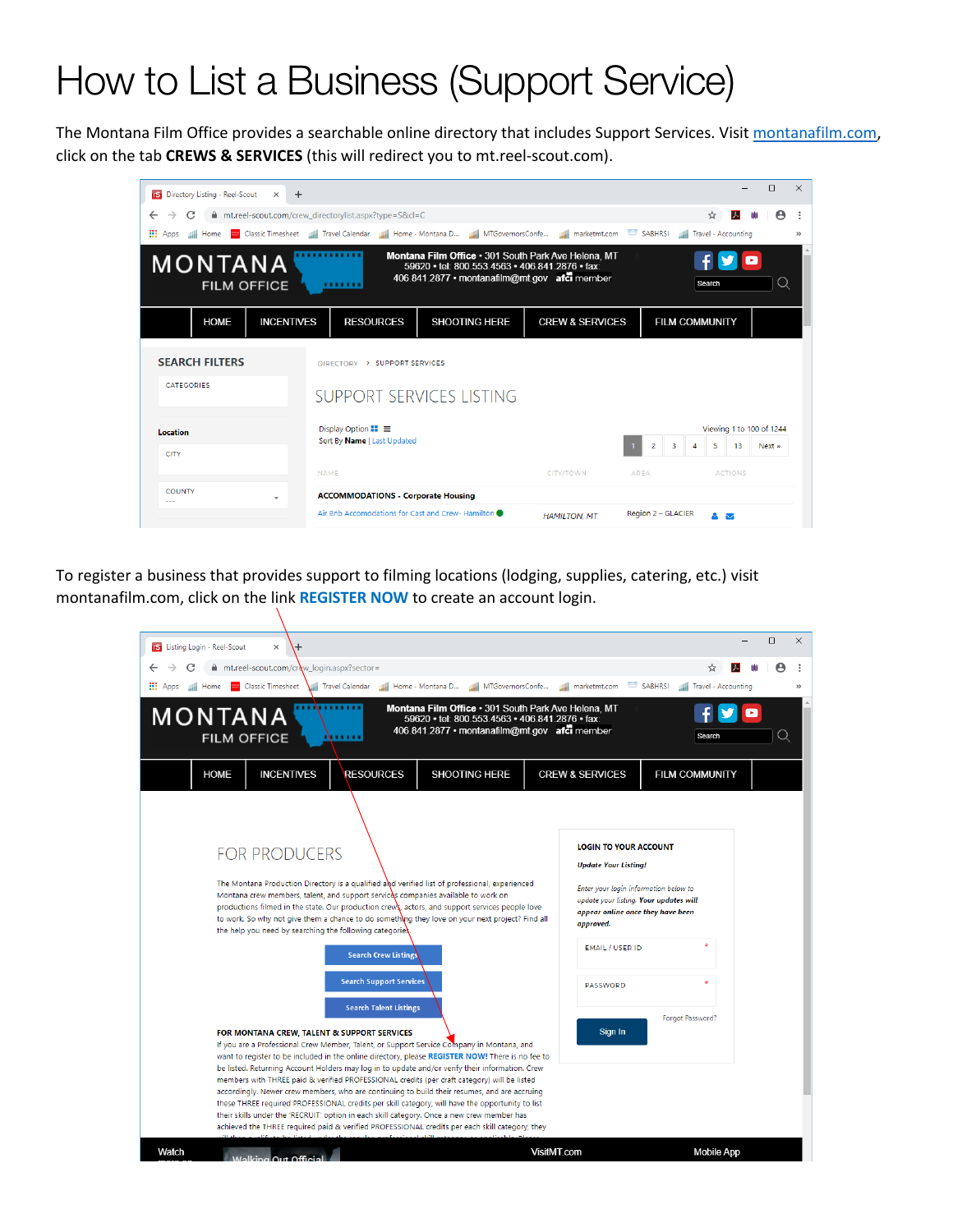| <b>IS</b> Listing Login - Reel-Scout<br>$\div$                                                                                                                                                                                                                                     | □<br>$\times$                                                                                                                                                               |
|------------------------------------------------------------------------------------------------------------------------------------------------------------------------------------------------------------------------------------------------------------------------------------|-----------------------------------------------------------------------------------------------------------------------------------------------------------------------------|
| mt.reel-scout.com/crew_login.aspx?sector=                                                                                                                                                                                                                                          |                                                                                                                                                                             |
| $\frac{111}{211}$ Apps<br>Classic Timesheet   Travel Calendar   Home - Montana D<br>Home                                                                                                                                                                                           | MTGovernorsConfe<br>SABHRSI<br><b>SAFE</b><br>marketmt.com<br><b>Illi</b> Travel - Accounting                                                                               |
| MONTANA<br><b>FILM OFFICE</b><br>,,,,,,,                                                                                                                                                                                                                                           | Montana Film Office . 301 South Park Ave Helena, MT<br>×<br>59620 · tel: 800.553.4563 · 406.841.2876 · fax:<br>406.841.2877 • montanafilm@mt.gov afci member<br>Q<br>Search |
| <b>INCENTIVES</b><br><b>RESOURCES</b><br><b>SHOOTING HERE</b><br><b>HOME</b>                                                                                                                                                                                                       | <b>CREW &amp; SERVICES</b><br><b>FILM COMMUNITY</b>                                                                                                                         |
| <b>FILM OFFICE</b><br>                                                                                                                                                                                                                                                             | 406.841.2877 • montanafilm@mt.gov afci member<br>Q<br><b>Search</b>                                                                                                         |
| <b>RESOURCES</b><br><b>SHOOTING HERE</b><br><b>HOME</b><br><b>INCENTIVES</b>                                                                                                                                                                                                       | <b>CREW &amp; SERVICES</b><br><b>FILM COMMUNITY</b>                                                                                                                         |
| <b>MFO DIRECTORY REGISTRATION</b><br>The MFO provides free listings in our Production Directory to MONTANA RESIDENT<br>crew and MONTANA Support Services. You can select from three listing types:<br>CREW, TALENT or SUPPORT SERVICES. The purpose of the Montana Crew List is to | START YOUR REGISTRATION HERE<br><b>FIRST NAME</b><br><b>LAST NAME</b>                                                                                                       |
| be a resource for professional film productions intended for national or regional<br>distribution to hire MONTANANS with professional production experience in specific<br>crew categories. Professional film productions include catalog shoots, commercials,                     | <b>LISTING TYPE</b><br><b>Support Services</b>                                                                                                                              |
| documentaries, feature films, industrial/corporate, info-mercials, multimedia/new<br>media, music videos, PSAs, short films, still photo shoots, and television projects<br>(miniseries, MOW, reality, series, or special).                                                        | <b>EMAIL ADDRESS</b>                                                                                                                                                        |
| + Support Services Requirements<br>Please do not continue if you don't meet both requirements.                                                                                                                                                                                     | <b>VERIFY PASSWORD</b><br><b>PASSWORD</b>                                                                                                                                   |
| . The business must be located in Montana and registered with the Montana<br>Secretary of State's office to conduct business in the state.<br>. Equipment must reside within the state of Montana.                                                                                 | I have read and agree to the Terms of Services and<br>Privacy Policy.                                                                                                       |
| Watch<br>Walking Out Official                                                                                                                                                                                                                                                      | VisitMT.com<br><b>Mobile App</b>                                                                                                                                            |

# How to List a Location

An online searchable database of filming locations across Montana is found on th[e montanafilm.com](https://www.montanafilm.com/) website. Click on the tab **SHOOTING HERE** and select **LOCATIONS DATABASE** from the dropdown menu.